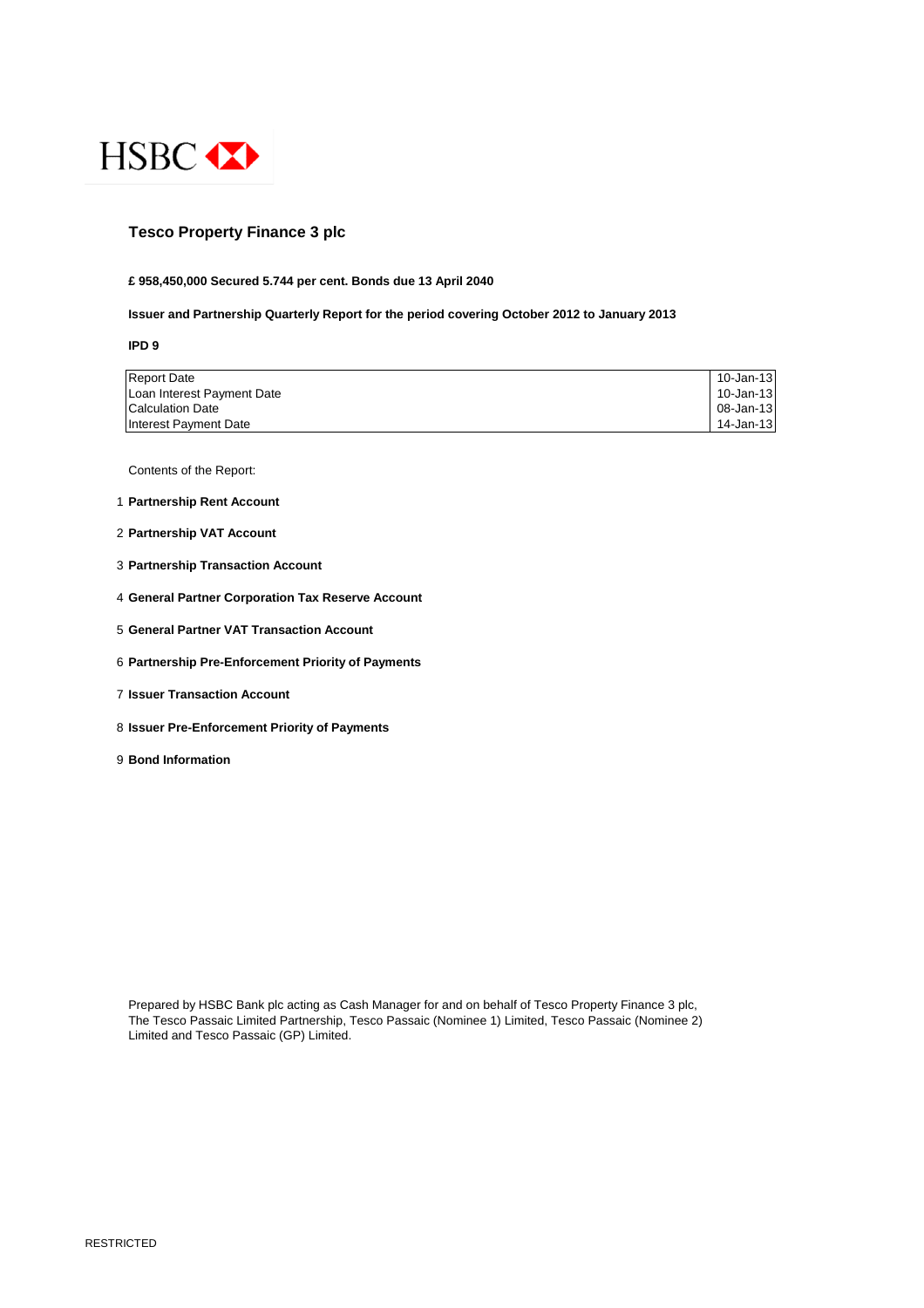#### **1. Partnership Rent Account 70295444**

|               | Opening Balance                    | $0.03$ Cr        |       |
|---------------|------------------------------------|------------------|-------|
| <b>DATE</b>   | <b>ENTRY DETAILS</b>               | AMOUNT (£)       | CR/DR |
| 07-Jul-10     | Initial Deposit on Closing Date    | 5,000.00 Cr      |       |
| 20-Dec-12     | Rent                               | 13,268,649.69 Cr |       |
| $10 - Jan-13$ | To Partnership Transaction Account | 13,268,649.69 Dr |       |
|               | <b>Closing Balance</b>             | 5,000.03 Cr      |       |

## **2. Partnership VAT Account 70295460**

| <b>DATE</b> | Opening Balance<br><b>ENTRY DETAILS</b> | 2,656,615.13 Cr<br>AMOUNT (£) | CR/DR |
|-------------|-----------------------------------------|-------------------------------|-------|
|             |                                         |                               |       |
| 29-Oct-12   | <b>VAT Payment</b>                      | 2,653,729.97 Dr               |       |
| 20-Dec-12   | <b>VAT Funding</b>                      | 2,653,729.97 Cr               |       |
|             | <b>Closing Balance</b>                  | 2,656,615.13 Cr               |       |

## **3. Partnership Transaction Account 70295452**

|               | Opening Balance            | 702,147.23 Cr    |       |
|---------------|----------------------------|------------------|-------|
| <b>DATE</b>   | <b>ENTRY DETAILS</b>       | AMOUNT (£)       | CR/DR |
|               |                            |                  |       |
| $07 - Jan-13$ | Credit Interest            | 1,780.45 Cr      |       |
| 10-Jan-13     | <b>Transfer from Rent</b>  | 13,268,649.69 Cr |       |
| $10 - Jan-13$ | <b>Trustee Fee</b>         | 1,500.00 Dr      |       |
| $10 - Jan-13$ | <b>Ongoing Fee</b>         | 43,483.57 Dr     |       |
| 10-Jan-13     | Expenses                   | 80,471.85 Dr     |       |
| 10-Jan-13     | Partnership Swap payment   | 1,444,947.22 Cr  |       |
| $10 - Jan-13$ | <b>Partnership Debt</b>    | 14,456,591.68 Dr |       |
| 10-Jan-13     | Spen Hill                  | 417,426.38 Dr    |       |
| 10-Jan-13     | <b>Transfer to General</b> | 0.00             |       |
|               |                            |                  |       |
|               |                            |                  |       |
|               | <b>Closing Balance</b>     | 418,051.11 Cr    |       |

## **4. General Partner Corporation Tax Reserve Account 70295487**

|             | Opening Balance        | $0.00$ Cr  |       |
|-------------|------------------------|------------|-------|
| <b>DATE</b> | <b>ENTRY DETAILS</b>   | AMOUNT (£) | CR/DR |
|             |                        |            |       |
|             | <b>Closing Balance</b> | $0.00$ Cr  |       |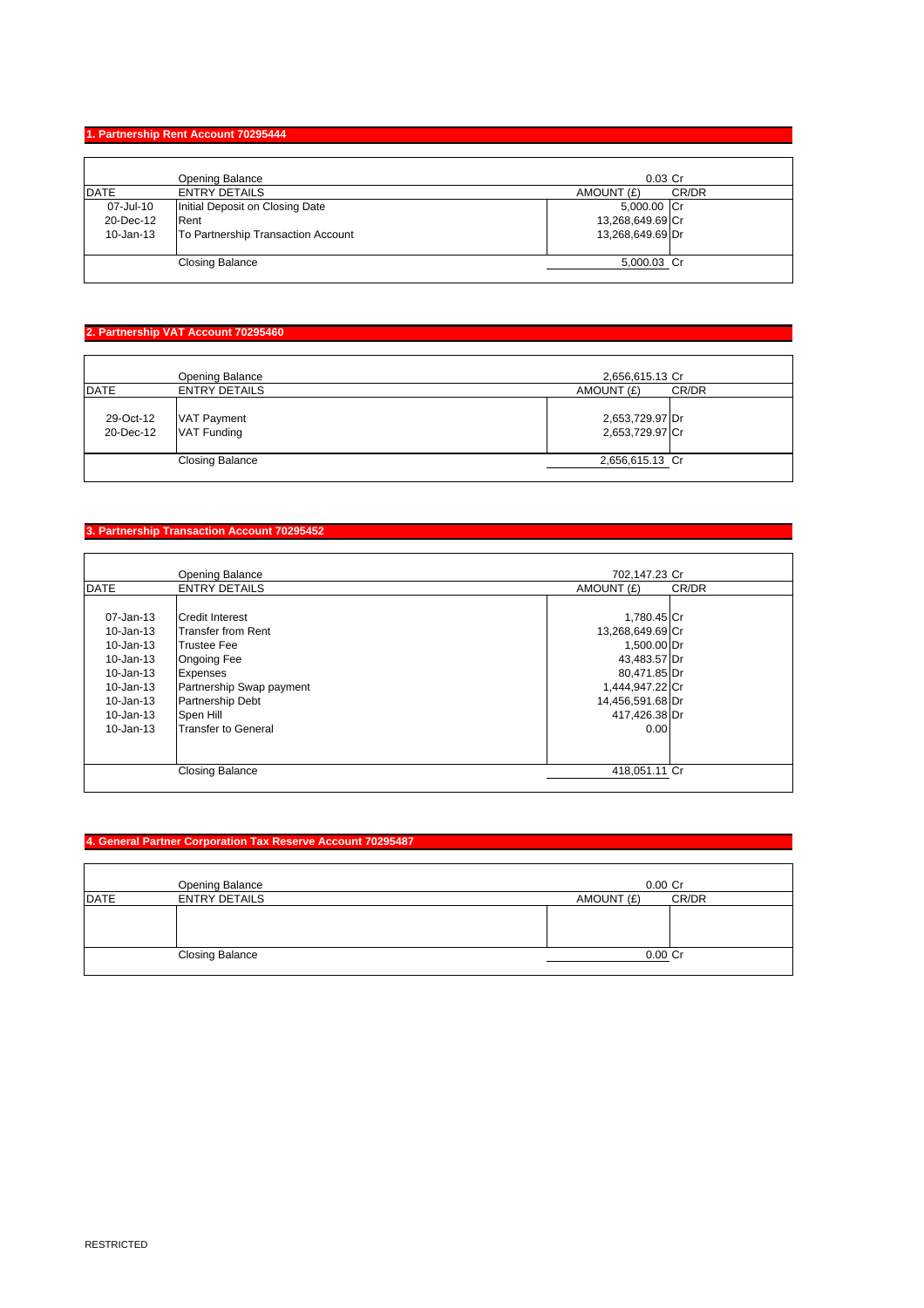#### **5. General Partner VAT Transaction Account 70298993**

|             | Opening Balance        | 80,712.72 Cr |       |
|-------------|------------------------|--------------|-------|
| <b>DATE</b> | <b>ENTRY DETAILS</b>   | AMOUNT (£)   | CR/DR |
| 07-Jan-13   | <b>Credit Interest</b> | 30.19 Cr     |       |
|             | <b>Closing Balance</b> | 80,742.91 Cr |       |

| Expense Reserve Ledger - Max GBP 500,000.00 |               |  |
|---------------------------------------------|---------------|--|
| Date<br>14-Jan-13                           | 418,051.11 Cr |  |
| Balance                                     | 418,051.11    |  |

# **6. Partnership Pre-Enforcement Priority of Payments**

|           |                                                                           | <b>Funds Paid Out of</b> | <b>Funds Received into</b> |
|-----------|---------------------------------------------------------------------------|--------------------------|----------------------------|
| Date      |                                                                           | account (£)              | account(E)                 |
| 14-Jan-13 |                                                                           |                          |                            |
|           | <b>Partnership Available Funds</b>                                        |                          |                            |
|           |                                                                           |                          |                            |
|           | a Rental Income                                                           |                          | 13,268,649.69              |
|           | b Funds from Issuer under Partnership Swaps                               |                          | 14,456,632.00              |
|           | c From Partnership VAT Account                                            |                          |                            |
|           | d From Partnership Disposal Proceeds Account                              |                          |                            |
|           | e From Partnership Insurance Proceeds Account                             |                          |                            |
|           | f Interest received by the Partnership Accounts and Rent Account          |                          | 1,780.45                   |
|           | g Eligible Investment Earnings by Partnership                             |                          |                            |
|           | h Advance under Committed Subordinated Loan Agreement                     |                          |                            |
|           | i Net proceeds of a CPO Disposal or a Mortgage Property                   |                          |                            |
|           | jNet proceeds of a disposal of a Mortgage Property                        |                          |                            |
|           | k Any other sums standing to the credit of the Partnership Transaction Ac |                          | 702,147.23                 |
|           |                                                                           |                          |                            |
|           | <b>Partnership Pre-Enforcement Priority of Payments</b>                   |                          |                            |
|           | a Partnership Security Trustee Fees                                       | 1,500.00                 |                            |
|           | b Issuer Security Trustee Fee, Bond Trustee, operating expenses of the    | 37,733.57                |                            |
|           | Issuer (Ongoing Partnership Facility Fee)                                 |                          |                            |
|           | c Partnership Operating Expenses excluding GP UK Tax                      |                          |                            |
|           | d Partnership Operator Fee                                                | 4,500.00                 |                            |
|           | d Property Advisor Fee (Annual 25 K Jan)                                  |                          |                            |
|           | d Nominees Corporate Services Provider Fee                                | 4,500.00                 |                            |
|           | d Nominees Holdco Corporate Services Provider Fee                         | 66,971.85                |                            |
|           | d PL Propco Corporate Services Provider Fees                              | 4,500.00                 |                            |
|           | d Nominees Side Letter payments                                           |                          |                            |
|           | d Nominees Holdco Side Letter payments                                    |                          |                            |
|           | d Account Bank Fee                                                        |                          |                            |
|           | d Cash Manager Fee                                                        |                          |                            |
|           | Issuer Account Bank, PPA CM, CSP Fee (Ongoing Partnership Facility        |                          |                            |
|           | d Fee)                                                                    | 5,000.00                 |                            |
|           | d Headlease payment                                                       |                          |                            |
|           | e Partnership Expenses Ledger payment (max £6,250)                        | 6,250.00                 |                            |
|           | f Partnership Debt Interest                                               | 13,679,581.68            |                            |
|           | f Partnership Swap payment                                                | 13,011,684.78            |                            |
|           | g Partnership Debt Principal                                              | 777,010.00               |                            |
|           | <b>Issuer Partnership Swap Termination Amount (Ongoing Partnership</b>    |                          |                            |
|           | h Facility Fee)                                                           | 750.00                   |                            |
|           | i Partnership Swap Termination Amount                                     |                          |                            |
|           | j Property Pool Manager Fee                                               | 417,426.38               |                            |
|           | k Partnership Expenses Ledger payment                                     | 411,801.11               |                            |
|           | Alteration Adjustment Rent                                                |                          |                            |
|           | m Committed Subordinated Loan payment                                     |                          |                            |
|           | n Partnership Distribution Account                                        |                          |                            |
|           |                                                                           |                          |                            |
|           | Totals                                                                    | 28,429,209.37            | 28,429,209.37              |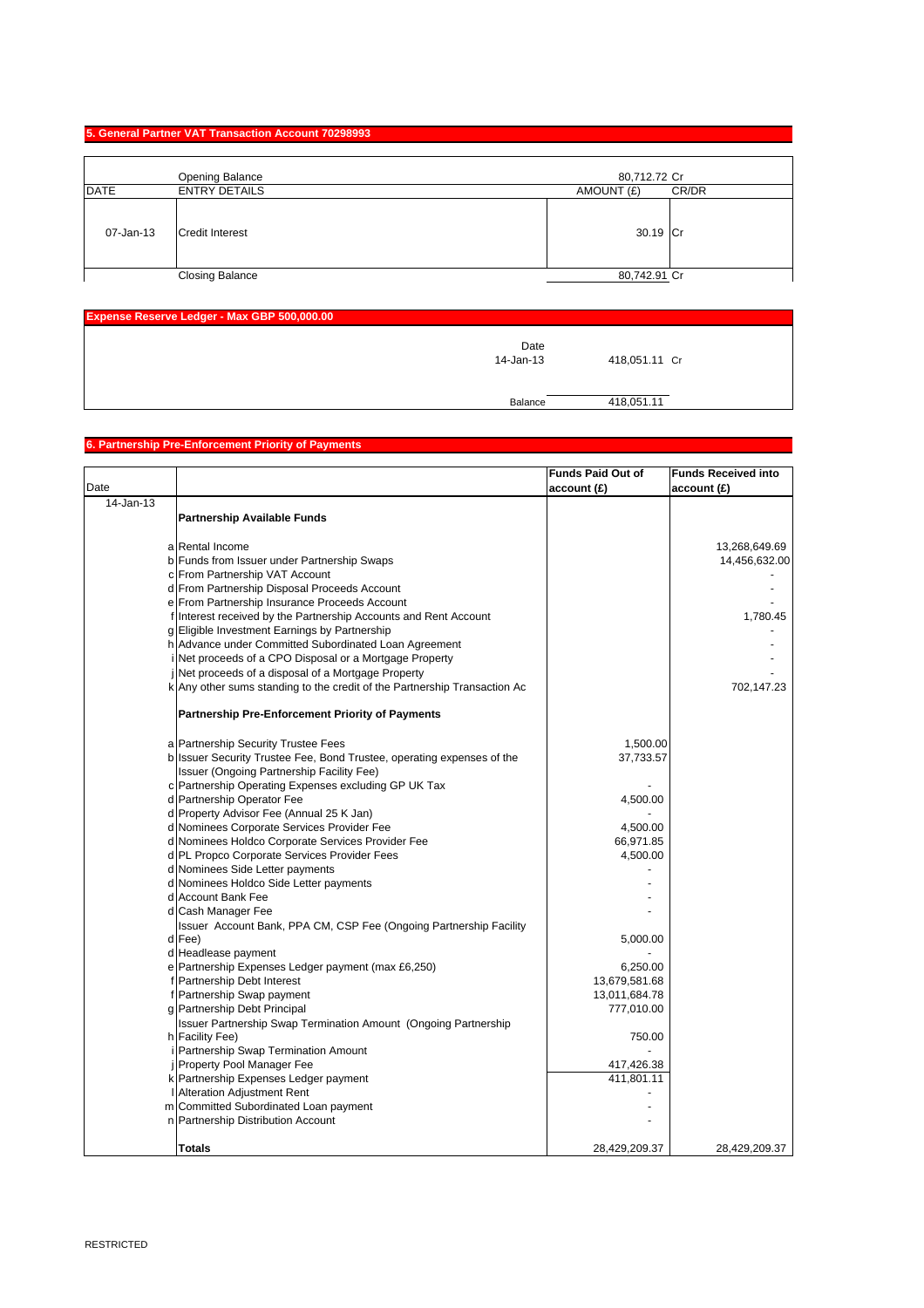## **7. Issuer Transaction Account 70295495**

|               | Opening Balance        | 25,127.00 Cr     |       |
|---------------|------------------------|------------------|-------|
| <b>DATE</b>   | <b>ENTRY DETAILS</b>   | AMOUNT (£)       | CR/DR |
|               |                        |                  |       |
| $07 - Jan-13$ | Credit Interest        | 308.24 Cr        |       |
| 14-Jan-13     | <b>Issuer Profit</b>   | 750.00 Cr        |       |
| 14-Jan-13     | <b>Swaps Receipts</b>  | 1,444,947.22 Cr  |       |
| 14-Jan-13     | Partnership Debt       | 14,456,591.68 Cr |       |
| 14-Jan-13     | Swap Pays              | 1,444,947.22 Dr  |       |
| 14-Jan-13     | <b>Ongoing Fee</b>     | 43,483.57 Cr     |       |
| 14-Jan-13     | <b>HSBC</b> Fee        | 7,700.00 Dr      |       |
| 14-Jan-13     | Moodys Fee             | 35,033.57 Dr     |       |
| 14-Jan-13     | <b>Issuer Fees</b>     | $0.00$ Dr        |       |
| $14$ -Jan-13  | <b>Notes</b>           | 14,456,591.69 Dr |       |
|               |                        |                  |       |
|               | <b>Closing Balance</b> | 26,935.23 Cr     |       |

## **8. Issuer Pre-Enforcement Priority of Payments**

| Date         |                                                        | <b>Funds Paid Out of</b><br>account(E) | <b>Funds Received into</b><br>account(E) |
|--------------|--------------------------------------------------------|----------------------------------------|------------------------------------------|
| $14$ -Jan-13 |                                                        |                                        |                                          |
|              | <b>Issuer Available Funds</b>                          |                                        |                                          |
|              | a Funds due to Issuer under Partnership Swap Agreement |                                        | 13,011,684.78                            |
|              | b Amounts due to Issuer in respect of Partnership Loan |                                        | 14,500,075.25                            |
|              | c Any amount due to Issuer under Issuer Swap Agreement |                                        | 14,456,632.00                            |
|              | d Interest Received by Issuer on Transaction Account   |                                        | 308.24                                   |
|              | e Eigible Investment Earnings                          |                                        |                                          |
|              | <b>Issuer Pre-Enforcement Priority of Payments</b>     |                                        |                                          |
|              | a Bond Trustee Fee                                     | 1,200.00                               |                                          |
|              | a Issuer Security Trustee Fee                          | 1,500.00                               |                                          |
|              | <b>b</b> Issuer Operating Expenses                     | 35,033.57                              |                                          |
|              | c Issuer/Issuer Holdco Corporate Services Provider Fee |                                        |                                          |
|              | c Paying Agent Fee                                     | 500.00                                 |                                          |
|              | c Account Bank Fee                                     | 750.00                                 |                                          |
|              | c Cash Manager Fee                                     | 3,750.00                               |                                          |
|              | d Bond Interest                                        | 13,679,581.69                          |                                          |
|              | d Bond Principal                                       | 777,010.00                             |                                          |
|              | d Issuer Swap Provider                                 | 13,011,684.78                          |                                          |
|              | d Partnership Swap payment                             | 14,456,632.00                          |                                          |
|              | e Issuer Profit                                        | 750.00                                 |                                          |
|              | f Swap Subordinated Amounts                            |                                        |                                          |
|              | g Issuer Partnership Swap Termination Amount           |                                        |                                          |
|              | h Issuer Transaction Account                           | 308.23                                 |                                          |
|              | <b>Totals</b>                                          | 41,968,700.26                          | 41,968,700.27                            |